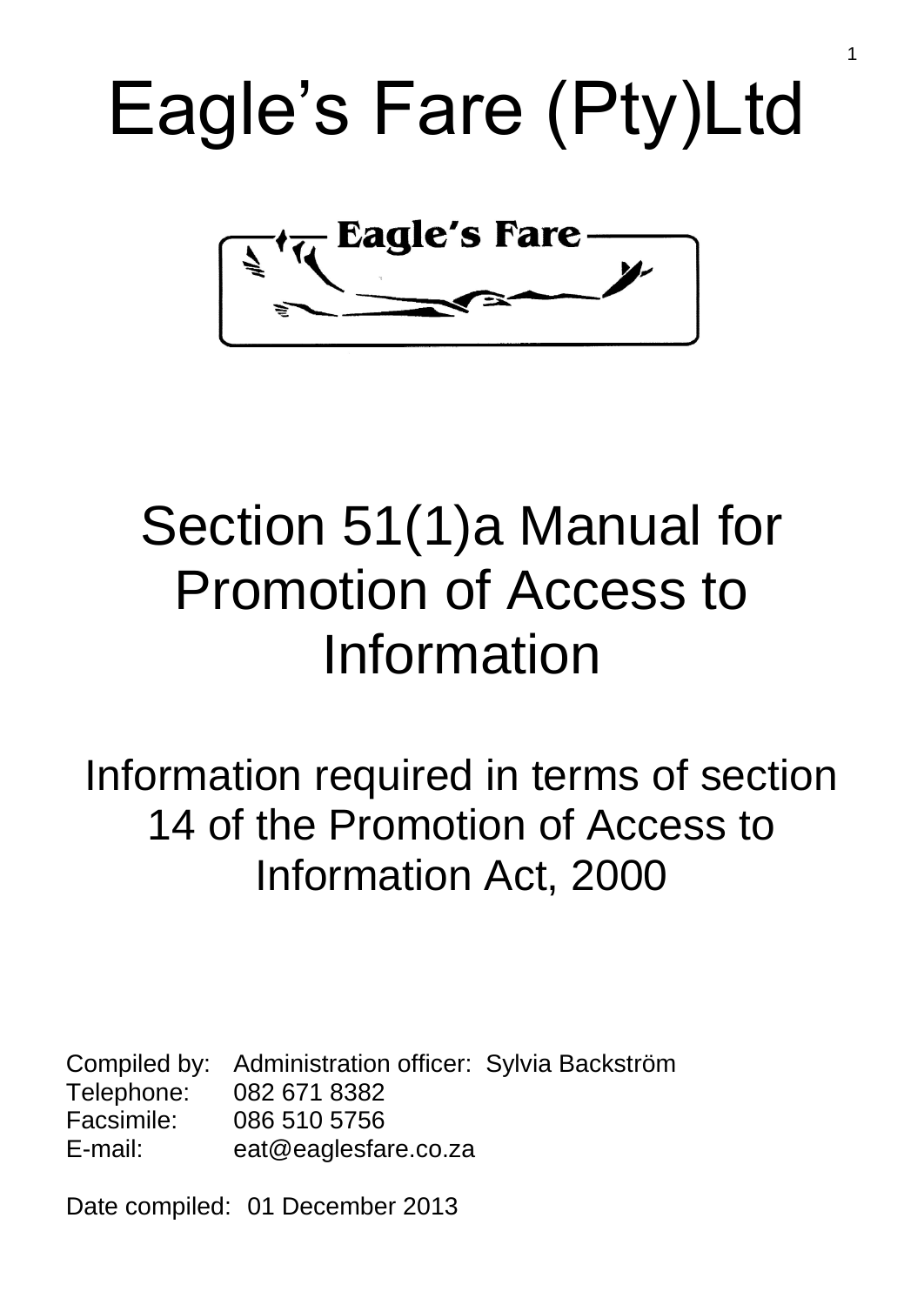### INDEX

| <b>SECTION 1</b> | <b>General information pertaining to Act</b>                                                                                           | Page 3                                         |
|------------------|----------------------------------------------------------------------------------------------------------------------------------------|------------------------------------------------|
| <b>SECTION 2</b> | <b>SAHRC contact details</b>                                                                                                           | Page 3                                         |
| <b>SECTION 3</b> | <b>Company contact details</b>                                                                                                         | Page 3                                         |
| <b>SECTION 4</b> | <b>Description of guide</b>                                                                                                            | Page 4                                         |
| <b>SECTION 5</b> | <b>Latest notice</b>                                                                                                                   | Page 4                                         |
| <b>SECTION 6</b> | Records available                                                                                                                      | Page 4                                         |
| <b>SECTION 7</b> | <b>Records held:</b><br>1. Companies Act records<br>2. Financial records<br>3. Income tax records<br>4. Personal documents and records | Page 4<br>Page 4<br>Page 4<br>Page 4<br>Page 5 |
| <b>SECTION 8</b> | How to make a request                                                                                                                  | Page 5                                         |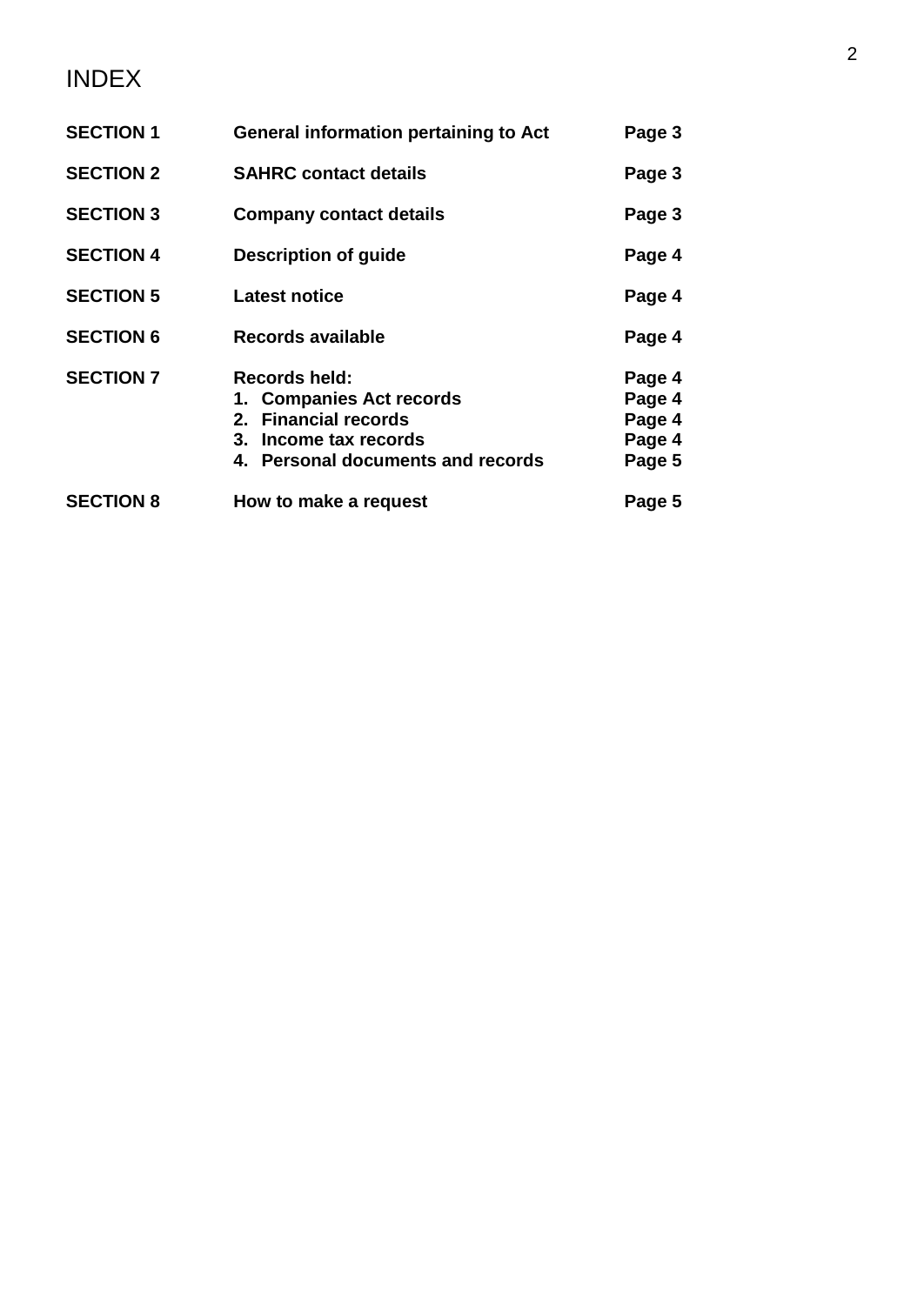#### **SECTION 1**

The Promotion of Access to Information Act, 2000 (Act No. 2 of 2000) prescribes that a Public Body must provide details of records held by such Body so that any request for information may be accommodated.

The details of records kept by a Public Body are contained in a book commonly known as a manual. The manual therefore relates to the records kept by the Public Body. The records kept pertain to the business / functions of each and every unit. To distinguish between the functions / business of each unit, the records of each unit are numbered differently. Each record also carries a disposal instruction.

Apart from records, also called files, the manual also contains information on the addresses of the Head of the Department as well as the Information Officer/s of the Public Body and also the name of each unit in the Public Body, its core function and a list of all records kept by the Public Body.

#### **SECTION 2 SECTION 10 GUIDE OF ALL MANUALS IN THE REPUBLIC OF SOUTH AFRICA**

The South African Human Rights Commission has published the guide as is prescribed by Section 10 of the Promotion of Access to Information Act. The guide is available at the offices of the South African Human Rights **Commission** 

The PAIA Unit (Promotion of Access to Information) at the South African Human Rights Commission The Research and Documentation Department Private Bag X2700 **HOUGHTON** 2014 Telephone +27 11 484 8300

Fax +27 11 484 0582/1360 Website www.sahrc.org.za e-mail PAIA@sahrc.org.za

#### **SECTION 3 CONTACT DETAILS FOR EAGLE'S FARE (PTY) LTD**

P.O. Box 144 Ferndale 2160

Walter Sisulu National Botanical Gardens End of Malcolm Road Poortview Roodepoort **Gauteng** 

Tel: 082 671 8382 Fax: 086 510 5756 E-mail: eat@eaglesfare.co.za Web: www.eaglesfare.co.za

#### **MANAGING DIRECTOR**

Mr Amiel van den Berg P.O. Box 144 Ferndale 2160 Tel: 082 671 8382 Fax: 086 510 5756 E-mail: eat@eaglesfare.co.za

#### **ADMINISTRATION OFFICER**

Mrs Sylvia Backström Tel: 082 671 8382 Fax: 086 510 5756 E-mail: eat@eaglesfare.co.za

#### **Description of functions:**

A fully licensed restaurant, providing food and beverages, that ensures a transparent, accountable, professional and efficient client service, and which includes quality, hygiene and reliability.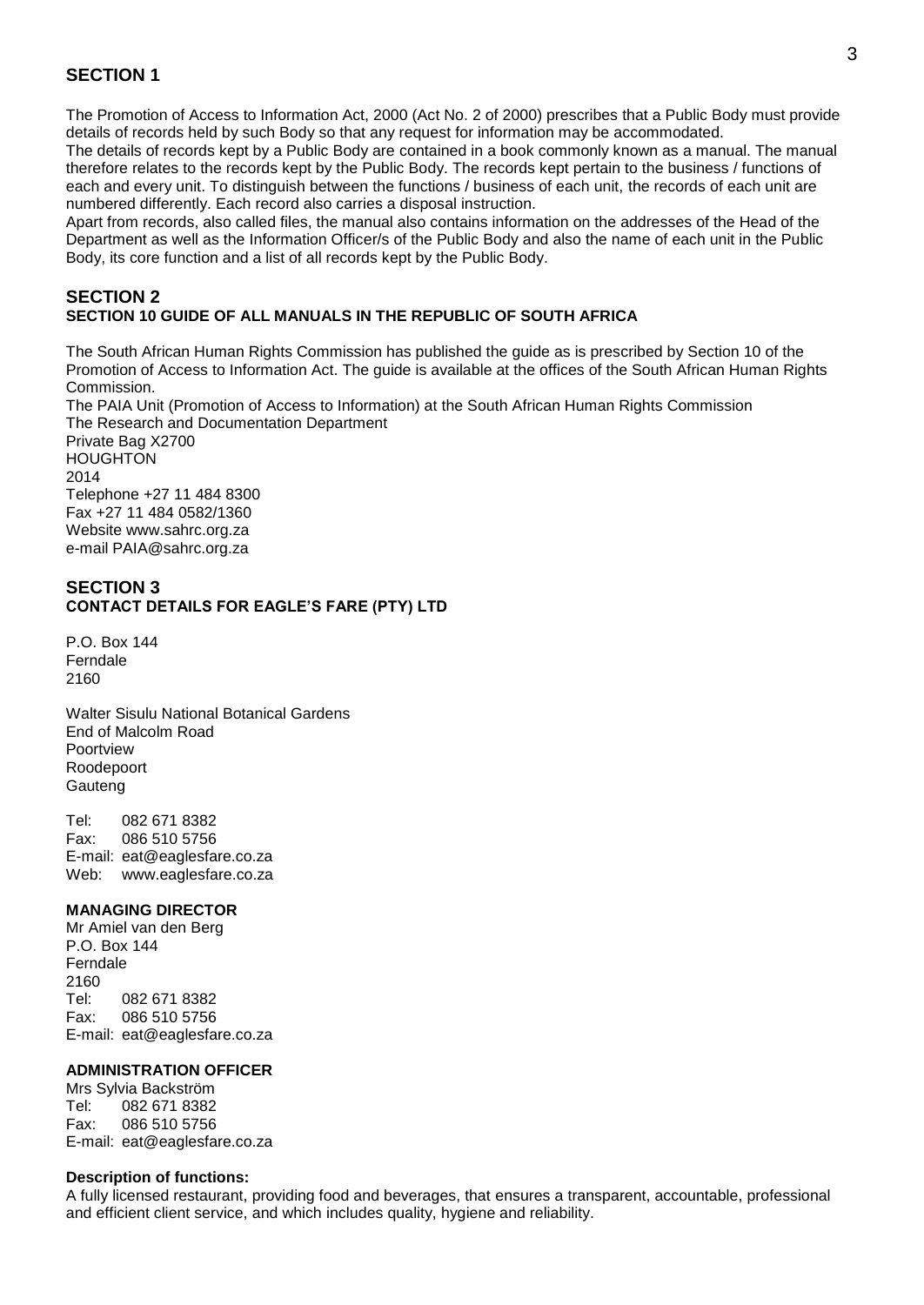#### **SECTION 4 DESCRIPTION OF GUIDE REFERRED TO IN SECTION 10: SECTION 51(1)(b)**

A Guide has been compiled in terms of Section 10 of PAIA by the Human Rights Commission. It contains information required by a person wishing to exercise any right, contemplated by PAIA. It is available in all of the official languages.

The Guide is available for inspection, *inter alia*, at the office of the offices of the Human Rights Commission at 29 Princess of Wales Terrace, cnr York and St. Andrews Street, Parktown and on its website at www. sahrc.org.za.

#### **SECTION 5 THE LATEST NOTICE IN TERMS OF SECTION 52(2) (IF ANY):**

At this stage no notice(s) has/have been published on the categories of records that are automatically available without a person having to request access in terms of PAIA.

#### **SECTION 6 RECORDS AVAILABLE IN TERMS OF OTHER LEGISLATION: SECTION 51(1)(d)**

Records available in terms of other legislation are as follows:

- Labour Relations Act 66 of 1995
- Employment Equity Act 55 of 1998
- Basic Conditions of Employment Act 75 of 1997
- Compensation for Occupational Injuries and Disease Act 130 of 1993
- Companies Act 61 of 1973
- Unemployment Insurance Act 63 of 2001
- Value Added Tax Act 89 of 1991
- Income Tax Act 58 of 1962
- Skills Development Act 9 of 1999

#### **SECTION 7 SUBJECTS AND CATEGORIES OF RECORDS HELD BY Eagle's Fare (Pty) Ltd: SECTION 51(1)(e)**

#### **1. COMPANIES ACT RECORDS**

- Documents of incorporation
- Records relating to the appointment of directors/ auditor/ secretary/public officer and other officers
- Share Register and other statutory registers

#### **2. FINANCIAL RECORDS**

- Annual Financial Statements
- Tax Returns
- Accounting Records
- Banking Records
	- Bank Statements Paid Cheques
	- Electronic banking records
- Asset Register
- Rental Agreements
- Invoices

#### **3. INCOME TAX RECORDS**

- PAYE Records
- Documents issued to employees for income tax purposes
- Records of payments made to SARS on behalf of employees
- All other statutory compliances:
	- o VAT
		- o Regional Services Levies
		- o Skills Development Levies
		- $\circ$  UIF
		- o Workmen's Compensation